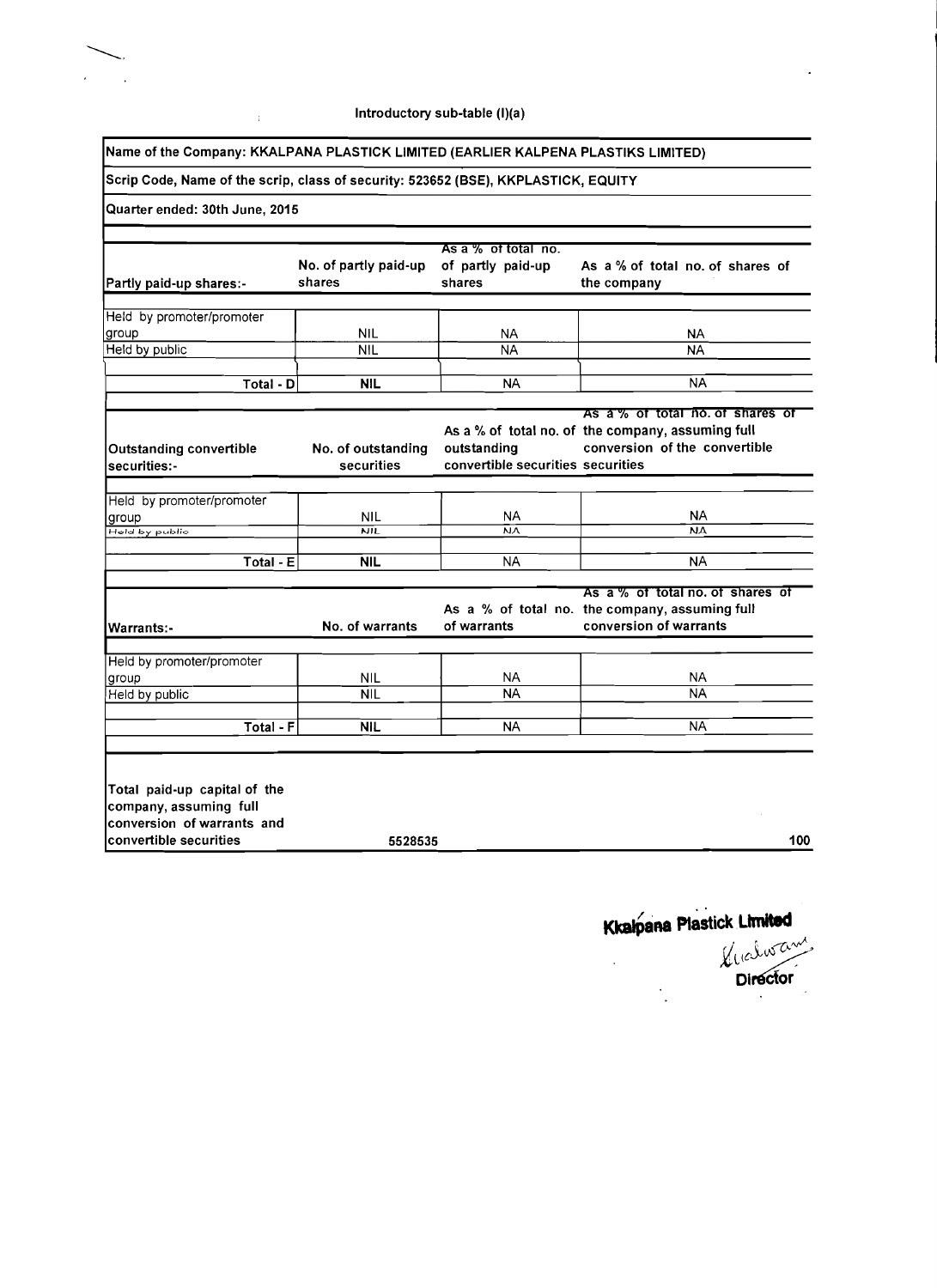|                      | <b>Statement Showing Shareholding Pattern</b>                                          |                                  |                              |                                                           |                                    |                                             |                                                  |                          |
|----------------------|----------------------------------------------------------------------------------------|----------------------------------|------------------------------|-----------------------------------------------------------|------------------------------------|---------------------------------------------|--------------------------------------------------|--------------------------|
|                      |                                                                                        |                                  |                              | Table $(I)(a)$                                            |                                    |                                             |                                                  |                          |
| Categ<br>ory<br>code | Category of<br>Shareholder                                                             | Number<br>of<br>Sharehol<br>ders | Total<br>number<br>of shares | Number of<br>shares held<br>in<br>demateriali<br>zed form | percentage of total                | Total shareholding as a<br>number of shares | <b>Shares Pledged or otherwise</b><br>cncumbered |                          |
|                      |                                                                                        |                                  |                              |                                                           | As a<br>percentage<br>of $(A+B)^1$ | As a<br>percentage<br>of<br>$(A+B+C)$       | Number<br>of shares                              | As a percentage          |
| (1)                  | (11)                                                                                   | (III)                            | (IV)                         | (V)                                                       | (VI)                               | (VII)                                       | (VIII)                                           | $(IX) = (VIII)/(IV)*100$ |
| (A)<br>$\mathbf{1}$  | <b>Shareholding of Promoter and</b><br>Promoter Group <sup>2</sup><br>Indian           |                                  |                              |                                                           |                                    |                                             |                                                  |                          |
| (a)                  | Individuals/Hindu Undivided Family                                                     |                                  |                              |                                                           |                                    |                                             |                                                  |                          |
|                      |                                                                                        | 0                                | 0                            | 0                                                         | 0.00                               | 0.00                                        | $\boldsymbol{0}$                                 | 0.00                     |
| (b)                  | Central Government/ State                                                              |                                  |                              |                                                           |                                    |                                             |                                                  |                          |
| (c)                  | Government(s)<br><b>Bodies Corporate</b>                                               | 0<br>$\overline{c}$              | $\bf{0}$<br>4007300          | 0<br>4007300                                              | 0.00<br>72.48                      | 0.00<br>72.48                               | $\boldsymbol{0}$<br>$\boldsymbol{0}$             | 0.00<br>0.00             |
| (d)                  | Financial Institutions/ Banks                                                          | $\theta$                         | $\mathbf{0}$                 | 0                                                         | 0.00                               | 0.00                                        | $\boldsymbol{0}$                                 | 0,00                     |
| (e)                  | Any Others(Specify)                                                                    | $\mathbf 0$                      | $\mathbf{0}$                 | $\overline{0}$                                            | 0.00                               | 0.00                                        | $\overline{0}$                                   | 0.00                     |
| $(e-i)$              |                                                                                        | $\mathbf 0$                      | $\mathbf{0}$                 | 0                                                         | 0.00                               | 0.00                                        | $\bf{0}$                                         | 0.00                     |
| $(e-ii)$             |                                                                                        | $\theta$                         | $\mathbf{0}$                 | $\mathbf{0}$                                              | 0.00                               | 0.00                                        | $\mathbf{0}$                                     | 0.00                     |
|                      |                                                                                        |                                  |                              |                                                           |                                    |                                             |                                                  |                          |
|                      | Sub Total(A)(1)                                                                        | $\overline{2}$                   | 4007300                      | 4007300                                                   | 72.48                              | 72.48                                       | $\bf{0}$                                         | 0.00                     |
| $\mathbf{2}$         | Foreign                                                                                |                                  |                              |                                                           |                                    |                                             |                                                  |                          |
| $\bf{a}$             | Individuals (Non-Residents Individuals/<br>Foreign Individuals)                        |                                  |                              |                                                           |                                    |                                             |                                                  |                          |
|                      |                                                                                        | 0                                | 0                            | 0                                                         | 0.00                               | 0.00                                        | $\bf{0}$<br>$\bf{0}$                             | 0.00                     |
| b<br>$\mathbf c$     | <b>Bodies Corporate</b><br>Institutions                                                | $\bf{0}$<br>$\theta$             | $\mathbf 0$<br>$\mathbf{0}$  | $\bf{0}$<br>0                                             | 0.00<br>0.00                       | 0,00<br>0.00                                | $\mathbf{0}$                                     | 0.00<br>0.00             |
| $\mathbf d$          | Any Others(Specify)                                                                    | $\theta$                         | $\bf{0}$                     | $\mathbf 0$                                               | 0.00                               | 0.00                                        | $\overline{0}$                                   | 0.00                     |
| d-i                  |                                                                                        | $\theta$                         | $\mathbf 0$                  | 0                                                         | 0.00                               | 0.00                                        | $\boldsymbol{0}$                                 | 0.00                     |
| d-ii                 |                                                                                        | $\theta$                         | $\theta$                     | $\boldsymbol{0}$                                          | 0.00                               | 0.00                                        | $\overline{0}$                                   | 0.00                     |
|                      |                                                                                        | $\theta$                         | $\theta$                     | $\boldsymbol{0}$                                          | 0.00                               | 0.00                                        | $\mathbf 0$                                      | 0.00                     |
|                      |                                                                                        | $\theta$                         | $\boldsymbol{0}$             | $\boldsymbol{0}$                                          | 0.00                               | 0.00                                        | $\bf{0}$                                         | 0.00                     |
|                      | Sub Total(A)(2)                                                                        | $\mathbf{0}$                     | $\mathbf{0}$                 | 0                                                         | 0.00                               | 0.00                                        | $\overline{0}$                                   | 0.00                     |
|                      | <b>Total Shareholding of Promoter</b><br>and Promoter Group $(A)$ =<br>$(A)(1)+(A)(2)$ | 2                                | 4007300                      | 4007300                                                   | 72.48                              | 72.48                                       | $\pmb{0}$                                        | 0.00                     |
|                      |                                                                                        |                                  |                              |                                                           |                                    |                                             |                                                  |                          |
| (B)                  | Public shareholding                                                                    |                                  |                              |                                                           |                                    |                                             |                                                  |                          |
| 1                    | Institutions                                                                           |                                  |                              |                                                           |                                    |                                             |                                                  |                          |
| (a)                  | Mutual Funds/ UTI                                                                      | $\boldsymbol{0}$                 | $\mathbf 0$                  | $\bf{0}$                                                  | 0.00                               | 0.00                                        | $\overline{0}$                                   | 0.00                     |
| (b)                  | Financial Institutions <sup>/</sup> Banks                                              | $\mathbf{1}$                     | 50                           | $\mathbf{0}$                                              | 0.00                               | 0,00                                        | $\boldsymbol{0}$                                 | 0.00                     |
| (c)                  | Central Government/ State                                                              |                                  |                              |                                                           |                                    |                                             |                                                  |                          |
| (d)                  | Government(s)<br>Venture Capital Funds                                                 | 0<br>$\mathbf 0$                 | 0<br>$\boldsymbol{0}$        | 0<br>$\boldsymbol{0}$                                     | 0.00<br>0.00                       | 0.00<br>0.00                                | $\boldsymbol{0}$<br>$\overline{0}$               | 0.00<br>0.00             |
| (e)                  | Insurance Companies                                                                    | $\mathbf 0$                      | $\mathbf{0}$                 | 0                                                         | 0.00                               | 0.00                                        | $\mathbf{0}$                                     | 0.00                     |
| (f)                  | Foreign Institutional Investors                                                        | $\boldsymbol{0}$                 | $\mathbf{0}$                 | $\,0$                                                     | 0.00                               | 0.00                                        | $\mathbf{0}$                                     | 0.00                     |
| (g)                  | Foreign Venture Capital Investors                                                      | 0                                | 0                            | $\bf{0}$                                                  | 0.00                               | 0.00                                        | $\mathbf{0}$                                     | 0.00                     |
| (h)                  | Any Other (specify)                                                                    | $\boldsymbol{0}$                 | 0                            | $\boldsymbol{0}$                                          | 0.00                               | 0.00                                        | $\mathbf{0}$                                     | 0.00                     |
| $(h-i)$              |                                                                                        | 0                                | 0                            | $\boldsymbol{0}$                                          | 0.00                               | 0.00                                        | $\bf{0}$                                         | 0,00                     |
| $(h-ii)$             |                                                                                        | 0                                | $\boldsymbol{0}$             | $\boldsymbol{0}$                                          | 0.00                               | 0.00                                        | $\bf{0}$                                         | 0.00                     |

Kkalpana Plastick Limited<br>Ethelwere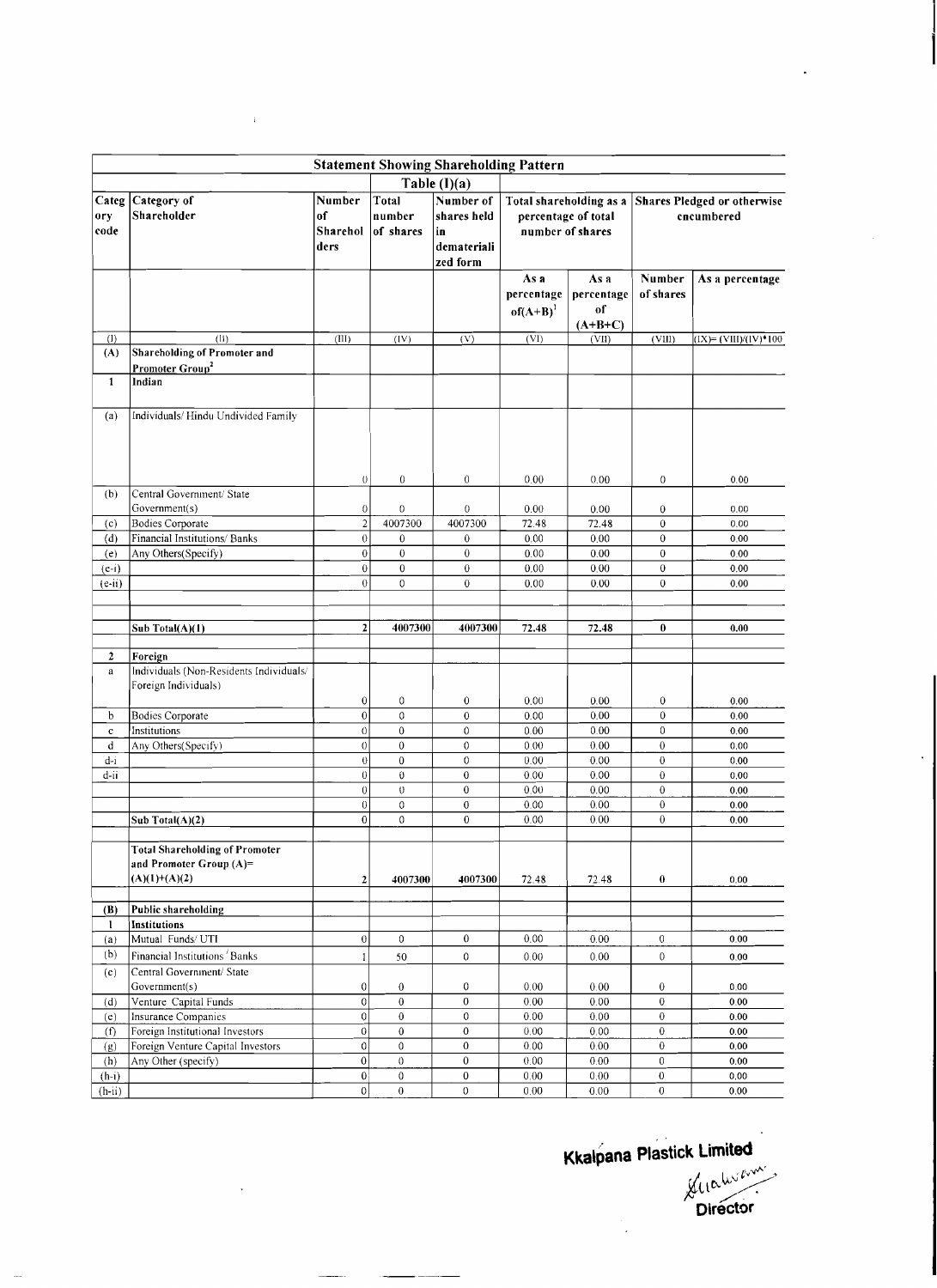|                | $Sub-Total(B)(1)$                                                             | 1            | 50               | $\mathbf 0$  | 0.00         | 0.00         | $\theta$     | 0.00         |
|----------------|-------------------------------------------------------------------------------|--------------|------------------|--------------|--------------|--------------|--------------|--------------|
|                |                                                                               |              |                  |              |              |              |              |              |
| B <sub>2</sub> | Non-institutions                                                              |              |                  |              |              |              |              |              |
| (a)            | <b>Bodies Corporate</b>                                                       | 69           | 139530           | 27080        | 2.52         | 2.52         | $\theta$     | 0.00         |
| (b)            | Individuals                                                                   |              |                  |              |              |              |              |              |
|                | Individuals -i. Individual shareholders                                       |              |                  |              |              |              |              |              |
|                | holding nominal share capital up to Rs 1<br>Jakh                              | 18483        | 1358466          | 136631       | 24.56        | 24.56        | $\mathbf{0}$ | 0.00         |
| $\mathbf{I}$   |                                                                               |              |                  |              |              |              |              |              |
|                | ii. Individual shareholders holding<br>nominal share capital in excess of Rs. |              |                  |              |              |              |              |              |
|                | 1 lakh.                                                                       | 1            | 22889            | 22889        | 0.41         | 0.41         | $\mathbf{0}$ | 0.00         |
| (c)            | Any Other (specify)                                                           | $\mathbf{0}$ | $\boldsymbol{0}$ | $\mathbf{0}$ | 0.00         | 0.00         | $\theta$     | 0.00         |
| $(c-i)$        | Trust & Foundations, OCB                                                      | $\Omega$     | $\theta$         | $\theta$     | 0.00         | 0.00         | $\Omega$     | 0.00         |
| $(c-i)$        | Non Resident Individuals                                                      |              |                  |              |              |              |              |              |
|                |                                                                               |              | 300              | 300          | 0.01         | 0.01         | $\mathbf{0}$ | 0.00         |
| $(c-iii)$      | Clearing Members                                                              | $\theta$     | $\Omega$         | $\theta$     | 0.00         | 0.00         | $\theta$     | 0.00         |
|                |                                                                               |              |                  |              |              |              |              |              |
|                | Sub-Total $(B)(2)$                                                            | 18554        | 1521185          | 186900       | 27.52        | 27.52        | $\theta$     | 0.00         |
|                | Total<br>Public Shareholding (B)=                                             |              |                  |              |              |              |              |              |
| (B)            | $(B)(1)+(B)(2)$                                                               | 18555        | 1521235          | 186900       | 27,52        | 27.52        | $\mathbf{0}$ | 0.00         |
|                |                                                                               |              |                  |              |              |              |              |              |
|                | TOTAL $(A)+(B)$                                                               | 18557        | 5528535          | 4194200      | 100.00       | 100.00       | $\bf{0}$     | 0.00         |
| (C)            | Shares held by Custodians and                                                 |              |                  |              |              |              |              |              |
|                | against which Depository Receipts                                             |              |                  |              |              |              |              |              |
|                | have been issued                                                              |              |                  |              |              |              |              |              |
| -1             | Promoter and Promoter Group                                                   | $\theta$     | $\theta$         | $\mathbf{0}$ | $\Omega$     | 0.00         | $\theta$     | 0.00         |
| $\overline{2}$ | Public                                                                        | $\theta$     | $\mathbf{0}$     | $\mathbf{0}$ | $\Omega$     | 0.00         | $\bf{0}$     | $\mathbf{0}$ |
|                | $Sub-Total (C)$                                                               | $\theta$     | $\bf{0}$         | $\theta$     | $\mathbf{0}$ | $\mathbf{0}$ | $\bf{0}$     | $\mathbf{0}$ |
|                | GRAND TOTAL (A)+(B)+(C)                                                       | 18557        | 5528535          | 4194200      | 100          | 100.00       | $\bf{0}$     | 0.00         |

 $\sim 4\,$   $_{\odot}$   $_{\odot}$ 

Kkalpana Plastick Limited

 $\hat{\mathcal{A}}$ 

Cuclwan

 $\ddot{\phantom{0}}$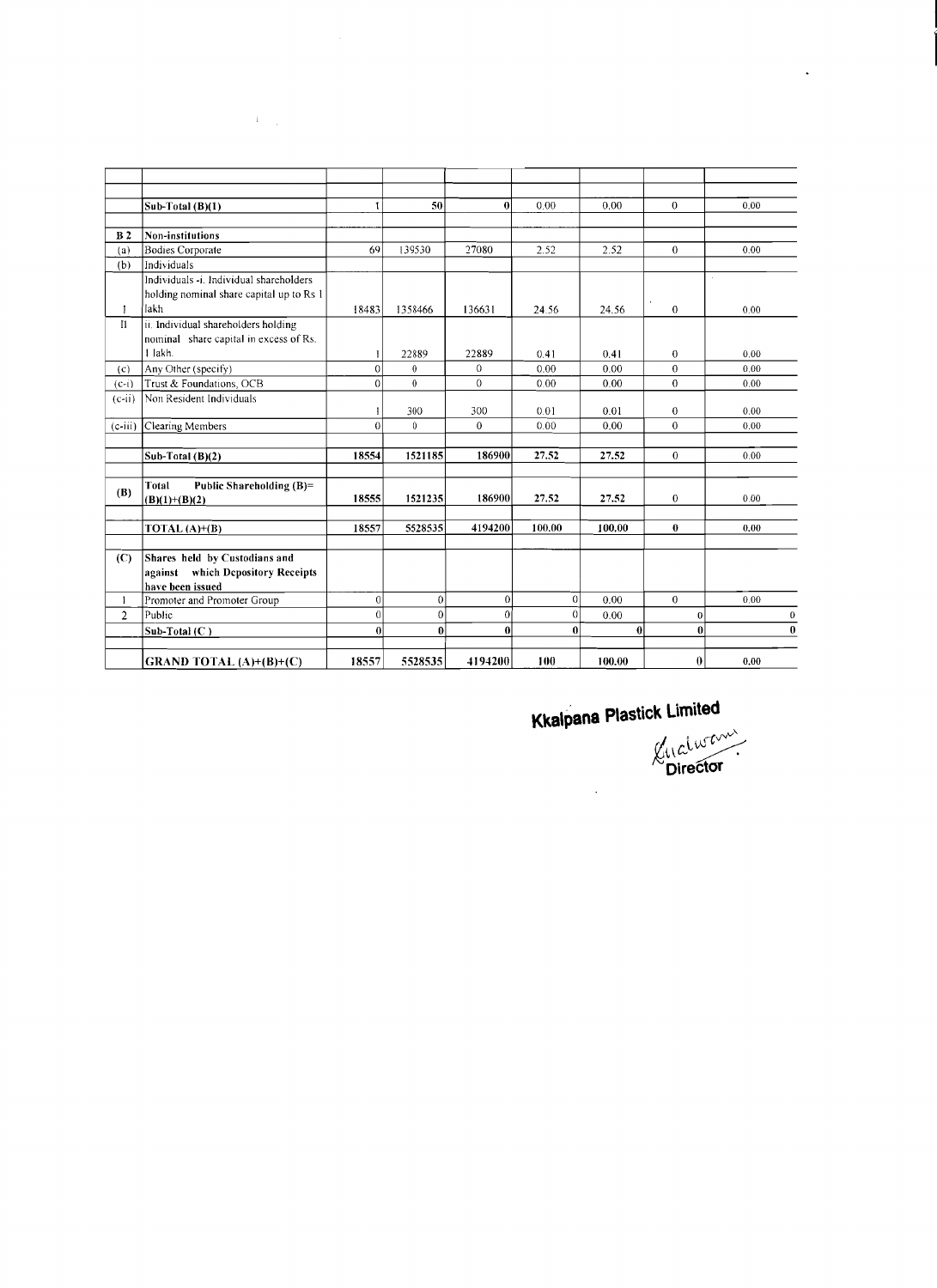| Sr.               | Name of the shareholder               | <b>Details of Shares held</b> |                                              |                | Encumbered shares (*)  |                                                                                      |                              |                                                                     |                                                       | securities                                                                          | Details of warrants Details of convertible Total shares<br>(including<br>underlying<br>shares<br>assuming full<br>conversion of<br>warrants and<br>convertible<br>securities) as a<br>% of diluted<br>share capital |
|-------------------|---------------------------------------|-------------------------------|----------------------------------------------|----------------|------------------------|--------------------------------------------------------------------------------------|------------------------------|---------------------------------------------------------------------|-------------------------------------------------------|-------------------------------------------------------------------------------------|---------------------------------------------------------------------------------------------------------------------------------------------------------------------------------------------------------------------|
| No.               |                                       | Number of<br>shares held      | As a $%$ of<br>grand total<br>$(A)$ +(B) +(C | No.            | As a percentage        | As a % of Numbe<br>grand<br>total<br>$(A)+(B)+(A)$<br>C) of sub-<br>clause<br>(l)(a) | r of<br>warran<br>ts<br>held | As a %<br>total<br>number of<br>warrants<br>of the<br>same<br>class | Number<br>of<br>eonverti<br>ble<br>securities<br>held | As a $%$<br>total<br>number of<br>convertible<br>securities<br>of the same<br>class |                                                                                                                                                                                                                     |
| $\left( l\right)$ | (II)                                  | (III)                         | (IV)                                         | (V)            | $(VI) = (V)/(III)*100$ | (VII)                                                                                | (VIII)                       | (IX)                                                                | (X)                                                   | (XI)                                                                                | (XII)                                                                                                                                                                                                               |
|                   | KKALPANA INDUSTRIES (INDIA) LIMITED   | 2002920                       | 36.2288                                      | $\overline{0}$ | NA                     | $0.00$ NIL                                                                           |                              | NA                                                                  | NIL                                                   | <b>NA</b>                                                                           | 36.2288                                                                                                                                                                                                             |
| 2                 | SRI RAM FINANCIAL CONSULTANTS PVT LTD | 2004380                       | 36.2552                                      | $\overline{0}$ | NA                     | $0.00$ NIL                                                                           |                              | N <sub>A</sub>                                                      | NIL                                                   | NA                                                                                  | 36.2552                                                                                                                                                                                                             |
| <b>TOTAL</b>      |                                       | 4007300                       | 72.48                                        | $\mathbf{0}$   | 0.00                   | 0.00                                                                                 | $\boldsymbol{0}$             | 0                                                                   | $\bf{0}$                                              | $\bf{0}$                                                                            | 72.4840                                                                                                                                                                                                             |

#### (I)(h) Statement showing holding of securities (including shares, warrants, convertible securities) of persons belonging to the category "Promoter and Promoter Group"

(') The term "encumbrance" has the same meaning as assigned to it in regulation **28(3)** of the SAST Regulations, **2011** 

 $\sim$ 

Kkalpana Plastick Limited<br>Kkalpana Plastick Limited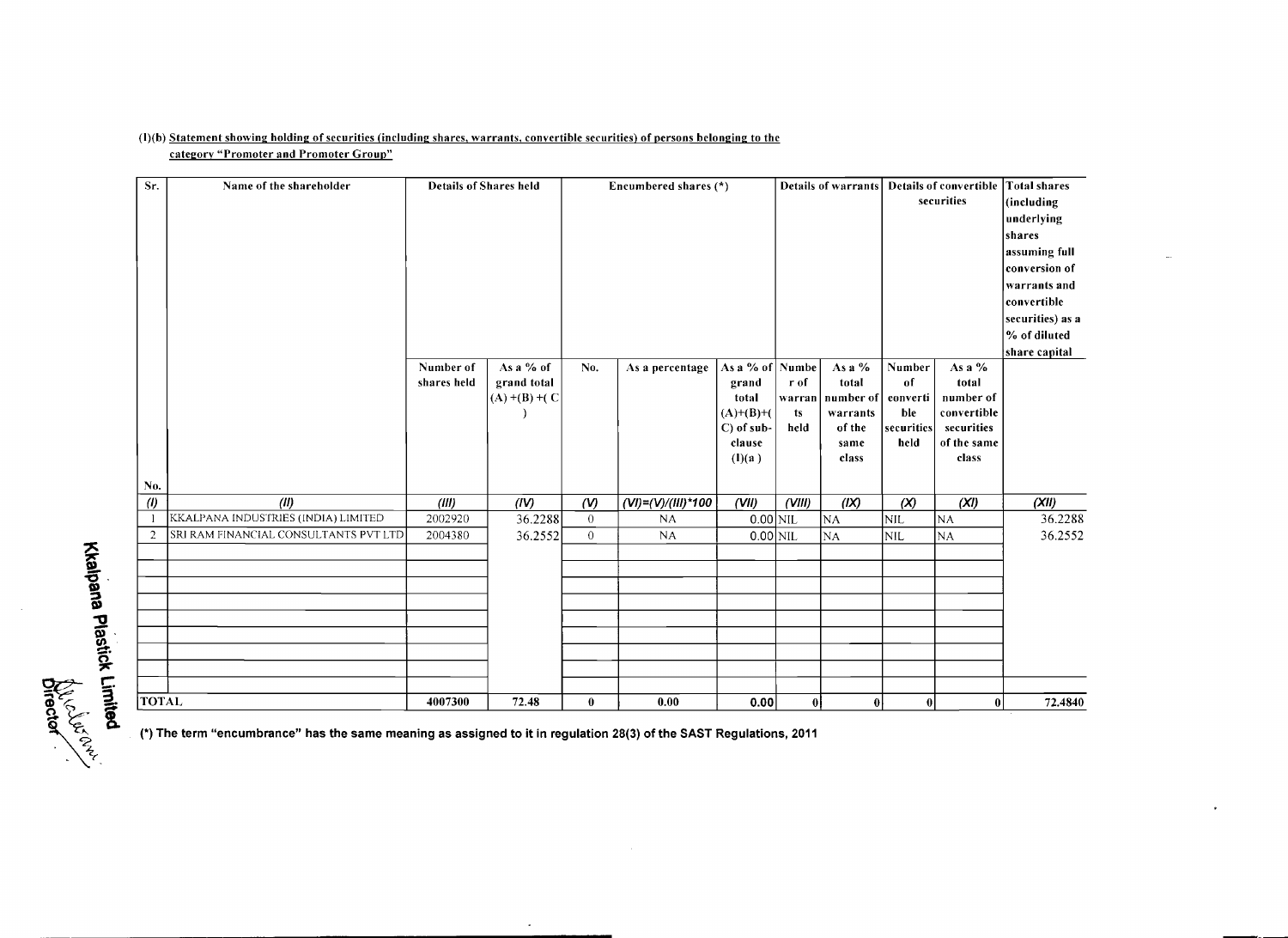### (I)(c)(i) Statement showing holding of securities (including shares, warrants, convertible securities) of persons belonging to the category "Public" and holding more than 1% of the total number of shares

 $\mathcal{A}^{\mathcal{A}}$ 

| Sr. No.      | Name of the shareholder | <b>Number</b><br>of shares<br>held | Shares as a<br>percentage of total<br>number of shares<br>{i.e., Grand Total<br>$(A)+(B)+(C)$ indicated<br>in Statement at para<br>$(l)(a)$ above} | Details of warrants<br>As a %<br>Number<br>'of<br>total<br>number of<br>warrants<br>held<br>warrants of   held<br>the same<br>class |          | <b>Details of convertible</b><br>securities<br>Number of % w.r.t<br>convertible total<br>securities<br>number of<br> convertible=<br>securities of<br>the same<br>class |              | <b>Total shares (including</b><br>underlying shares<br>assuming full<br>conversion of<br>warrants and<br>convertible securities)<br>as a % of diluted share<br>capital |
|--------------|-------------------------|------------------------------------|----------------------------------------------------------------------------------------------------------------------------------------------------|-------------------------------------------------------------------------------------------------------------------------------------|----------|-------------------------------------------------------------------------------------------------------------------------------------------------------------------------|--------------|------------------------------------------------------------------------------------------------------------------------------------------------------------------------|
|              | <b>SIKKIM BANK LTD</b>  | 100000                             | 1.81                                                                                                                                               | $\mathbf{0}$                                                                                                                        | $\theta$ | $\Omega$                                                                                                                                                                | $\mathbf{0}$ | 1.81                                                                                                                                                                   |
|              |                         |                                    |                                                                                                                                                    |                                                                                                                                     |          |                                                                                                                                                                         |              |                                                                                                                                                                        |
|              |                         |                                    |                                                                                                                                                    |                                                                                                                                     |          |                                                                                                                                                                         |              |                                                                                                                                                                        |
|              |                         |                                    |                                                                                                                                                    |                                                                                                                                     |          |                                                                                                                                                                         |              |                                                                                                                                                                        |
|              |                         |                                    |                                                                                                                                                    |                                                                                                                                     |          |                                                                                                                                                                         |              |                                                                                                                                                                        |
| <b>TOTAL</b> |                         | 100000                             | 1.81                                                                                                                                               | $\boldsymbol{0}$                                                                                                                    | $\bf{0}$ | $\bf{0}$                                                                                                                                                                | $\bf{0}$     | 1.81                                                                                                                                                                   |

Kkalpana Plastick Limited<br>Klichterwy<br>Director

 $\ddot{\phantom{a}}$ 

 $\hat{\mathbf{v}}$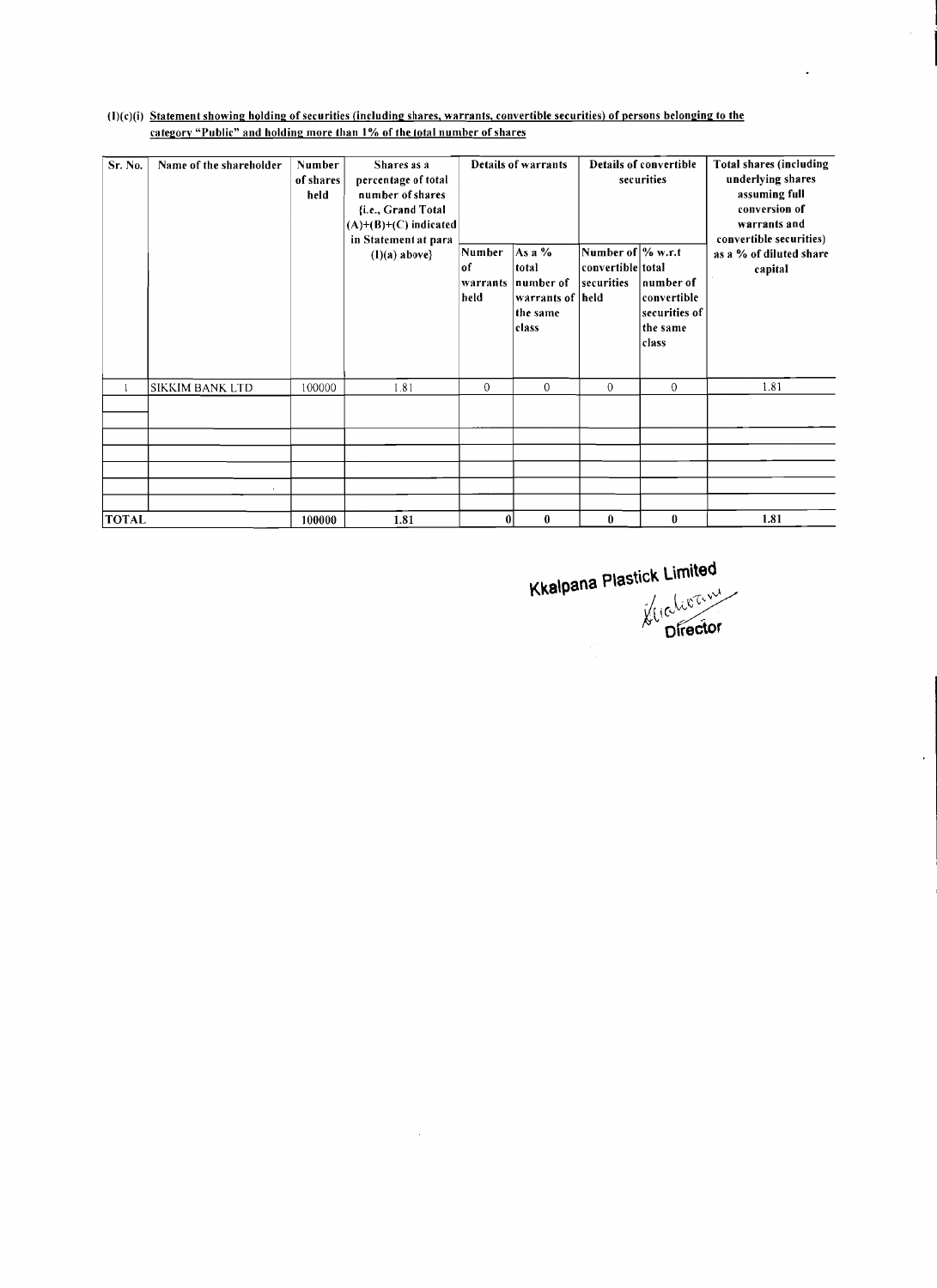| Sr. No.          | Name(s) of the<br>shareholder(s) and<br>the Persons Acting in<br>Concert (PAC) with<br>them | Number<br>of shares | Shares as a<br>percentage of<br>total number of<br>shares<br>{i.e., Grand Total<br>$(A)+(B)+(C)$<br>indicated in<br>Statement at para<br>(I)(a)<br>above} | Number<br>of<br>warrants | <b>Details of warrants</b><br>As a $%$<br>total<br>number of<br>warrants of<br>the<br>same class | Details of convertible<br>securities<br>Number of<br>convertible<br>securities<br>held | % w.r.t<br>total<br>number of<br>convertibl<br>e<br>securities<br>of the<br>same<br>class | <b>Total shares</b><br>(including<br>underlying<br>shares<br>assuming full<br>eonversion of<br>warrants and<br>convertible<br>securities) as a<br>% of diluted<br>share capital |
|------------------|---------------------------------------------------------------------------------------------|---------------------|-----------------------------------------------------------------------------------------------------------------------------------------------------------|--------------------------|--------------------------------------------------------------------------------------------------|----------------------------------------------------------------------------------------|-------------------------------------------------------------------------------------------|---------------------------------------------------------------------------------------------------------------------------------------------------------------------------------|
|                  | <b>NIL</b>                                                                                  | $\mathbf{0}$        | 0.00                                                                                                                                                      | $\theta$                 | $\overline{0}$                                                                                   | $\overline{0}$                                                                         | $\Omega$                                                                                  | $\mathbf{0}$                                                                                                                                                                    |
| $\boldsymbol{2}$ |                                                                                             |                     |                                                                                                                                                           |                          |                                                                                                  |                                                                                        |                                                                                           |                                                                                                                                                                                 |
| 3                |                                                                                             |                     |                                                                                                                                                           |                          |                                                                                                  |                                                                                        |                                                                                           |                                                                                                                                                                                 |
| $\overline{4}$   |                                                                                             |                     |                                                                                                                                                           |                          |                                                                                                  |                                                                                        |                                                                                           |                                                                                                                                                                                 |
| 5                |                                                                                             |                     |                                                                                                                                                           |                          |                                                                                                  |                                                                                        |                                                                                           |                                                                                                                                                                                 |
|                  |                                                                                             |                     |                                                                                                                                                           |                          |                                                                                                  |                                                                                        |                                                                                           |                                                                                                                                                                                 |
|                  |                                                                                             |                     |                                                                                                                                                           |                          |                                                                                                  |                                                                                        |                                                                                           |                                                                                                                                                                                 |
| TOTAL            |                                                                                             | $\bf{0}$            | 0.00                                                                                                                                                      | $\bf{0}$                 | $\bf{0}$                                                                                         | $\bf{0}$                                                                               | $\bf{0}$                                                                                  | $\bf{0}$                                                                                                                                                                        |

 $\ddot{\phantom{a}}$ 

# $(1)(c)(ii)$  Statement showing holding of securities (including shares, warrants, convertible securities) of persons (together with PAC) belonging to the eategory "Public" and holding more than 5% of the total number of shar

Kivalpana Plastick Limited

 $\ddot{\phantom{0}}$ 

Gichwam **Director** 

 $\mathcal{L}^{\mathcal{L}}$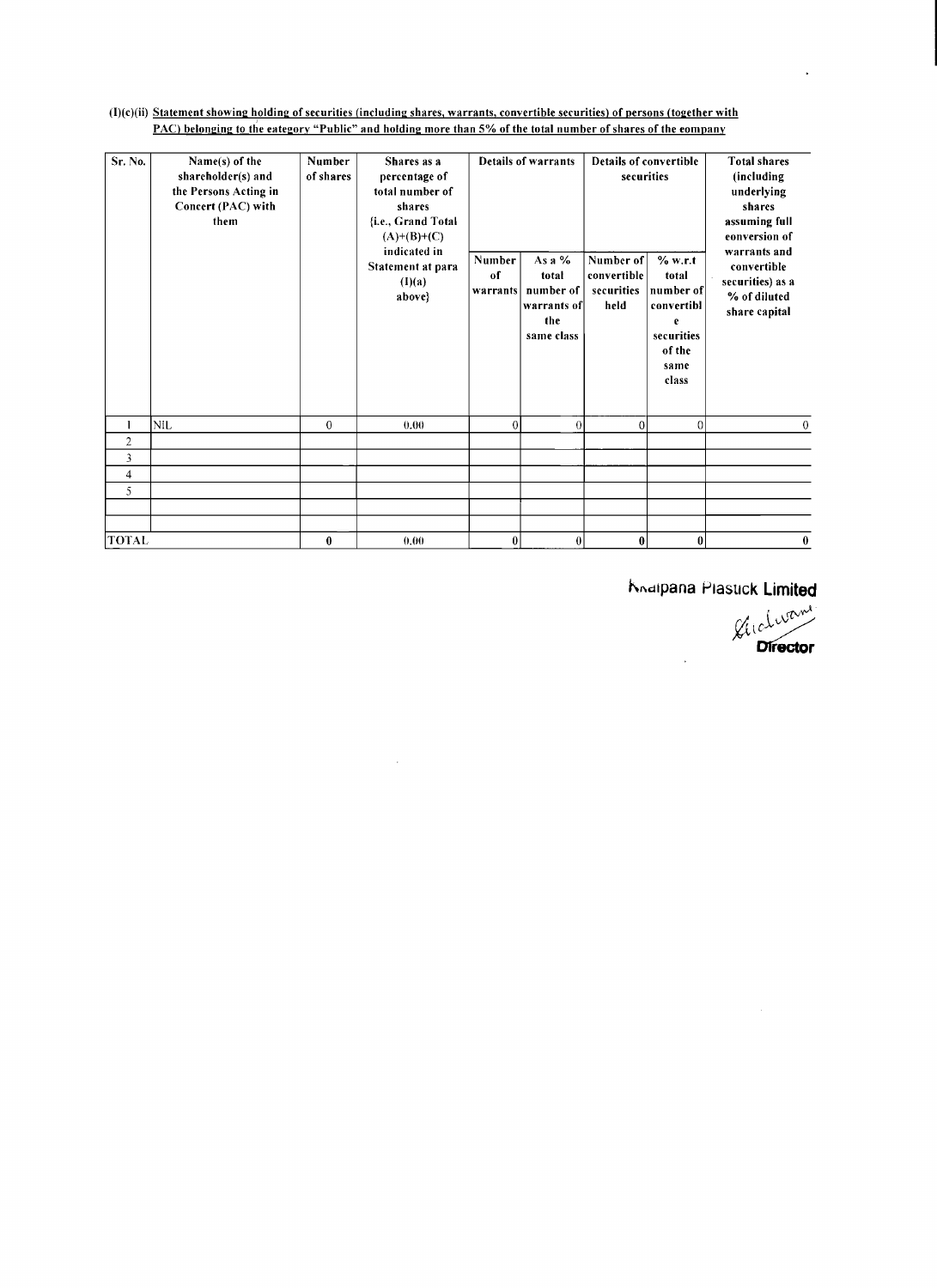### (I)(d) Statement showing details of locked-in shares

|                | Sr. No. Name of the shareholder | Number of locked-in | Locked-in shares as a   | <b>Promoter /Promoter Group/Public</b> |
|----------------|---------------------------------|---------------------|-------------------------|----------------------------------------|
|                |                                 | Ishares             | percentage of total     |                                        |
|                |                                 |                     | number of shares {i.e., |                                        |
|                |                                 |                     | <b>Grand Total</b>      |                                        |
|                |                                 |                     | $(A)+(B)+(C)$ indicated |                                        |
|                |                                 |                     | in Statement at para    |                                        |
|                |                                 |                     | $(I)(a)$ above}         |                                        |
|                | NIL                             | $\theta$            | 0.00                    |                                        |
| $\overline{2}$ |                                 |                     |                         |                                        |
| 3              |                                 |                     |                         |                                        |
| 4              |                                 |                     |                         |                                        |
|                |                                 |                     |                         |                                        |
|                |                                 |                     |                         |                                        |
| <b>TOTAL</b>   |                                 | $\boldsymbol{0}$    | 0.00                    |                                        |

 $\mathcal{A}^{\mathcal{A}}$ 

# **Kkaipana Plastick Limited**

Elichusen

 $\hat{\mathbf{v}}$ 

l.

 $\Delta \phi = 0.000$ 

 $\mathcal{L}^{(1)}$ 

 $\sim 10^{-1}$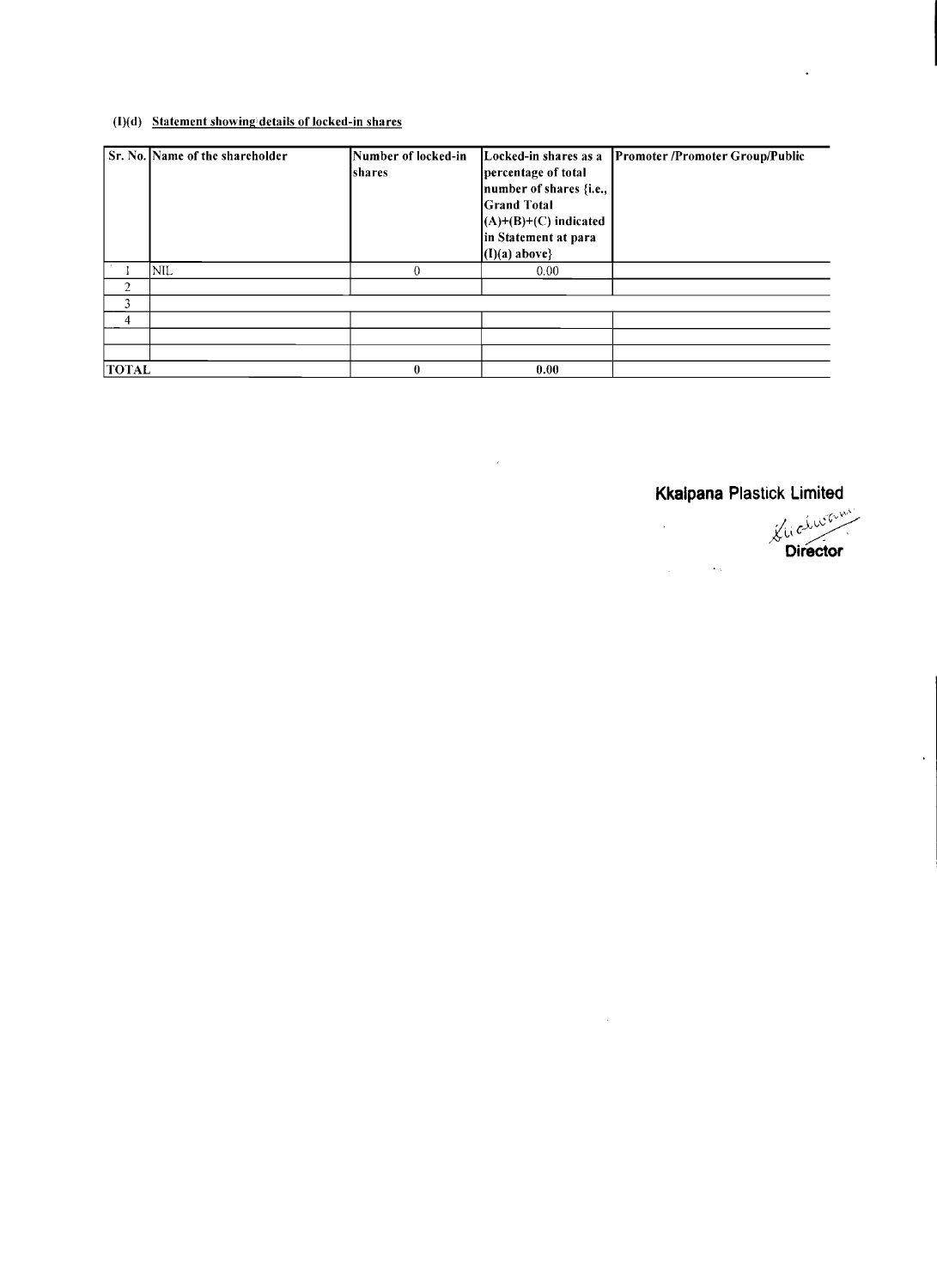## **(II)(a)** Statement showing details of Depository Receipts (DRs)

|              | Sr. No. Type of<br>outstanding DR<br>(ADRs, GDRs,<br>SDRs, etc.) | Number of<br>outstanding<br>DRs | Number of shares<br>underlying<br>outstanding DRs | Shares underlying<br>outstanding DRs as a<br>percentage of total<br>number of shares {i.e.,<br><b>Grand Total</b><br>$(A)+(B)+(C)$ indicated in<br>Statement at para (I)(a)<br>above} |
|--------------|------------------------------------------------------------------|---------------------------------|---------------------------------------------------|---------------------------------------------------------------------------------------------------------------------------------------------------------------------------------------|
|              | <b>NIL</b>                                                       | $\overline{0}$                  | $\overline{0}$                                    | 0.00                                                                                                                                                                                  |
| $\mathbf{2}$ |                                                                  |                                 |                                                   |                                                                                                                                                                                       |
| 3            |                                                                  |                                 |                                                   |                                                                                                                                                                                       |
| 4            |                                                                  |                                 |                                                   |                                                                                                                                                                                       |
| 5            |                                                                  |                                 |                                                   |                                                                                                                                                                                       |
| 6            |                                                                  |                                 |                                                   |                                                                                                                                                                                       |
| 7            |                                                                  |                                 |                                                   |                                                                                                                                                                                       |
| 8            |                                                                  |                                 |                                                   |                                                                                                                                                                                       |
| 9            |                                                                  |                                 |                                                   |                                                                                                                                                                                       |
|              |                                                                  |                                 |                                                   |                                                                                                                                                                                       |
|              |                                                                  |                                 |                                                   |                                                                                                                                                                                       |
| <b>TOTAL</b> |                                                                  | $\boldsymbol{0}$                | $\bf{0}$                                          | 0.00                                                                                                                                                                                  |

**Kkalpana Plastick Limited** 

**ck Limited**<br> *L*<br> *L*<br>
Director

 $\hat{\mathcal{A}}$